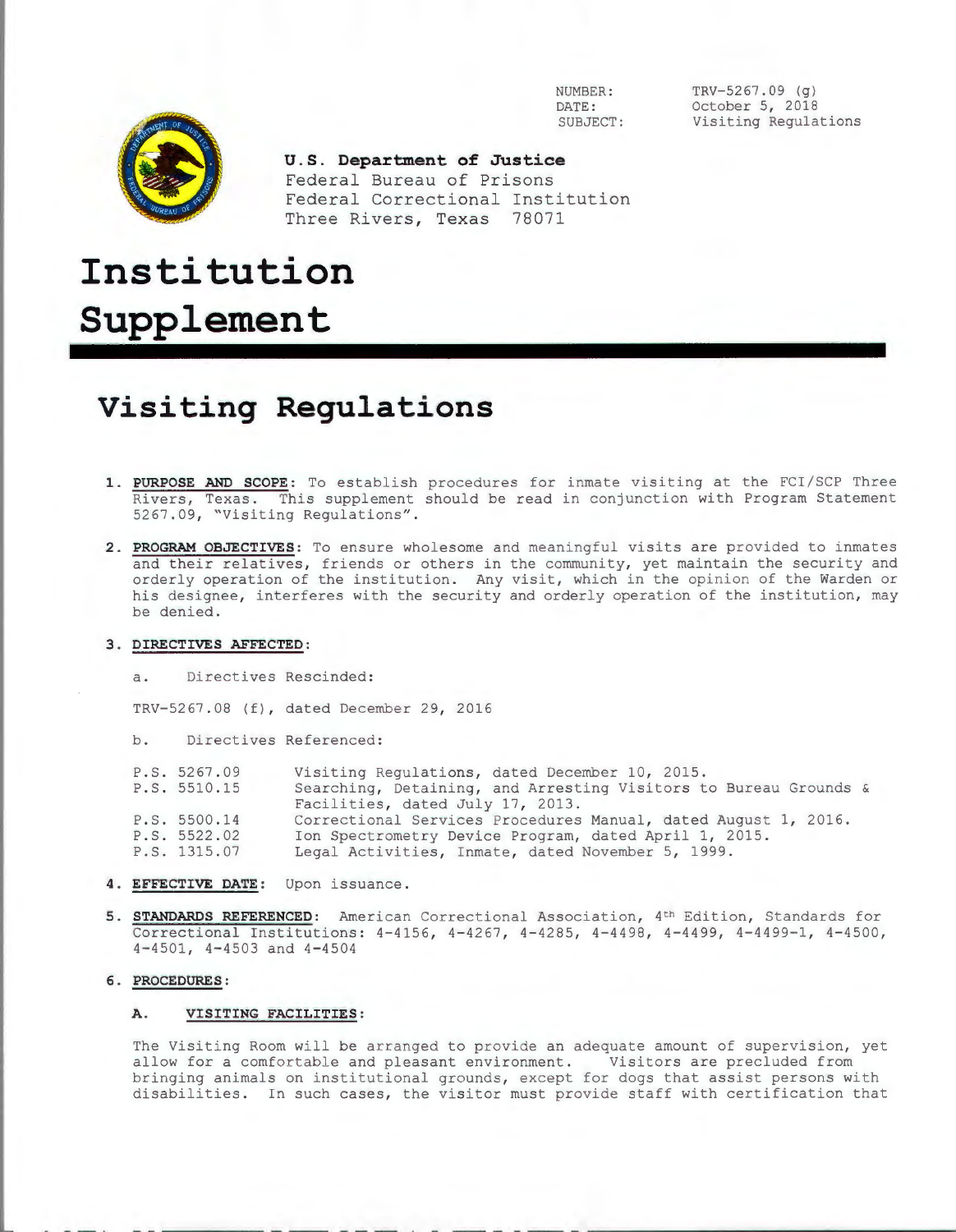NUMBER: DATE : SUBJECT: TRV-5267.09 (g) October 5, 2018 Visiting Regulations

the dog is trained for that purpose .

Visitors are not permitted to wait in their vehicles or at the front entrance for more than 15 minutes. All vehicles must be locked and may not contain prohibited<br>items such as firearms, ammunition, explosives, illegal parcotics or alcohol items such as firearms, ammunition, explosives, illegal narcotics or beverages . All visitors and vehicles are subject to search.

#### B. **Special Rules for Children**

Each inmate having a visit must assume reasonable responsibility for proper conduct during the visit, including the control of his visitor(s). Children should be controlled to the extent of consideration for other visiting groups and not be permitted to wander from the immediate area of the visit, run about the Visiting Room or create noise that disturbs other visits. Failure to control children will result in termination of the visit. Visitors should not lay down or sleep anywhere in the visiting areas.

There are areas designated for use by children in the FCI and SCP, being equipped with educational games. It is each inmate's responsibility to monitor their children's use of the areas designated and misconduct may result in termination of visiting privileges. Additionally, inmates are not permitted in the children's area.

### C. **VISITING HOURS:**

Visiting hours for the FCI and SCP are established as follows: Saturday, Sunday, and all Federal holidays from 8:15 A.M. until 3:00 P.M. The processing of potential visitors at the respective entrances will terminate at 2:00 P.M.

#### D. **FREQUENCY OF VISITS:**

Social and special visits (legal or religious) for each inmate will be unlimited in accordance with the institution visiting hours and days. Visitors are subject to early termination should the visiting areas become overcrowded. Early termination of visitors will be based on special circumstances, such as distance the visitor must travel, frequency of the visits or health problems of the inmate or visitor. The Institution Duty Officer or the Operations Lieutenant will determine the order in which visits will be terminated to ensure the maximum capacity of the visiting room is not exceeded. The FCI maximum capacity is 150, the SPC is 172.

# E. **NUMBER OF VISITORS:**

The number of persons allowed, and seats used, while visiting one (1) inmate will be limited to six (6) visitors, including minor children. Visitors are prohibited to visit more than one inmate at any one time, regardless of relationship to the inmate without the written approval of the Captain and the AW (P) at the FCI or the Camp Administrator at the SPC . Small children are not necessarily guaranteed seating depending on the overcrowding of the Visiting Room. The Visiting Room Officers will monitor the maximum amount of visitors (150 maximum capacity) allowed in the Visiting Room at all times to ensure consistent safety compliance at the FCI and SPC.

#### F. **SPLIT VISITS:**

Should more than six (6) authorized visitors arrive at the same time, a split visit may be arranged. A split visit is defined as a visit where one or more of these visitors leave the Visiting Room to be replaced by other authorized visitors. Those visitors departing the Visiting Room must leave the institution, and cannot remain on the grounds more than 15 minutes. On split visits, only one (1) interchange of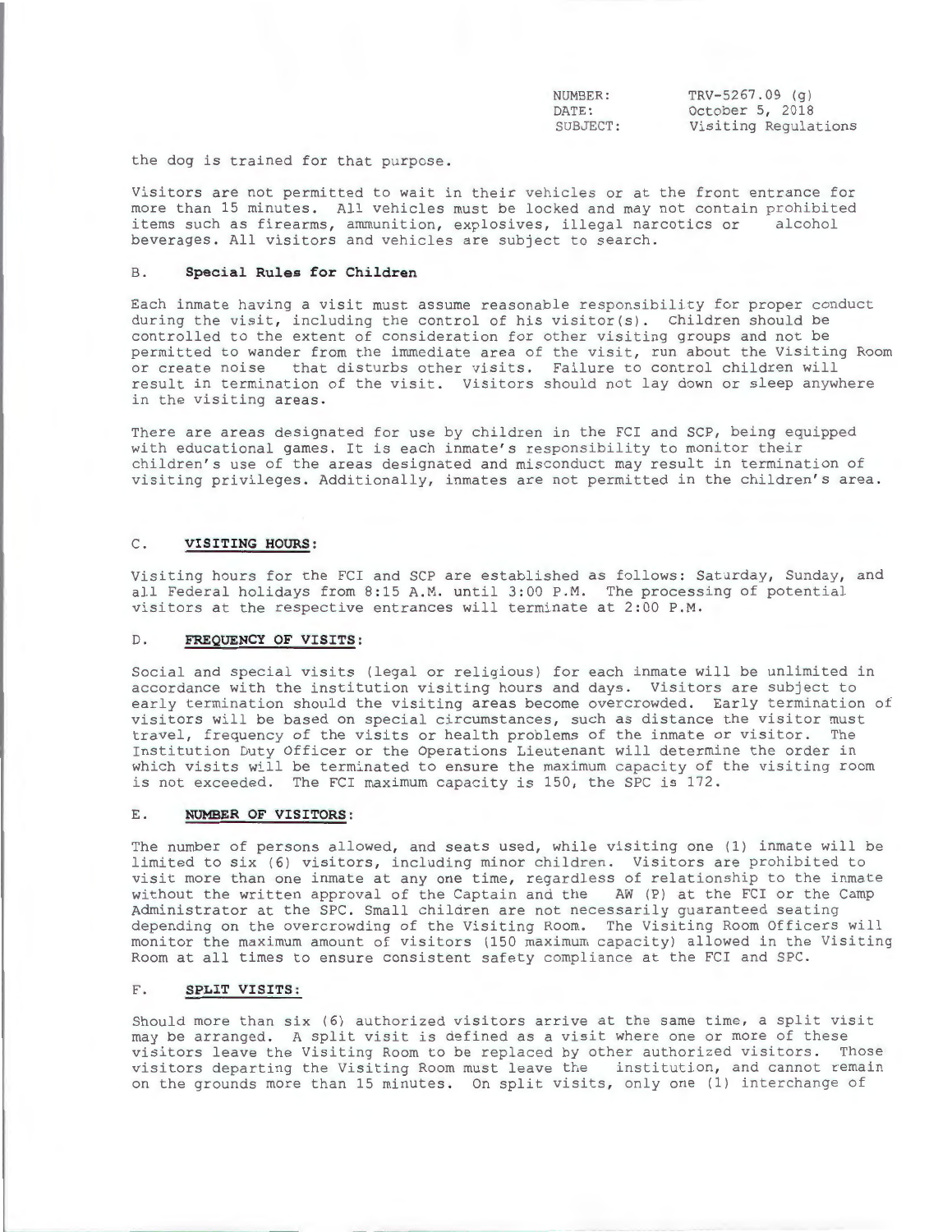NUMBER: DATE : SUBJECT: TRV- 5267.09 (g) October 5, 2018 Visiting Regulations

visitors will be permitted; i.e., individuals leaving the Visiting Room to permit other members of the party to visit may not subsequently return for further visiting the same day.

# G. **IDENTIFICATION OF VISITORS:**

Visitors over the age of sixteen (16) must have valid proof of their identity. The acceptable forms of identification which may be presented by an inmate's visitor to gain admittance into the institution is a current state or federal approved photo identification. An expired ID is not considered valid. If a visitor does not present appropriate identification, they will not be authorized to visit. Children under the age of 16, may not visit unless accompanied by a responsible adult. Exceptions in unusual circumstances may be made by special approval by the Warden .

# H. **PREPARATION OF THE LIST OF VISITORS:**

Each new inmate will be provided information concerning the local visiting guidelines during their Unit Orientation Program. The Unit Team, ordinarily the Counselor, will be responsible for the timely completion of each inmate's visiting list. All pertinent visiting data and information will be entered into the computerized visiting program (BOPWARE) in order to ensure each approved visitor can be positively identified. A hard copy of the Visiting List will be placed on top of Section 3 in each inmate's Central File. All visiting logs will be maintained in the electronic visiting program.

Amendments to the visiting list will ordinarily be processed by the inmate's Counselor. An inmate desiring a change of visitors to his official list will submit a request to his Counselor with the appropriate information. When no visitors are requested, that information will be recorded in the visiting program and maintained in the Central File.

The Counselor will request information from potential visitors, prior to placing the potential visitors on the inmate's approved visiting list. The requested information will include a (BP-A0629) "Visitor Information" form, and the visitation guidelines. The form must be completed in its entirety, signed, and returned to the Counselor by the proposed visitor prior to any further action concerning their approval to visit . The signature of a parent or guardian on the **(BP-A0629)** " Visitor Information" form is necessary to process a request for an applicant under 18 years of age .

The Warden may approve exceptions to the prior relationship rule for inmates without immediate family or relatives. The proposed visitor must be identified as not posing a threat to institution security. The request will be routed by the Unit Manager for approval by the Warden .

#### I. **PROCEDURES FOR DISAPPROVAL OF PROPOSED VISITORS :**

NCIC checks are required for all visitor applications, regardless of age. NCIC checks for verified immediate family members are required for ages 13 and above. If background information reveals that visitation privileges for the individual would present security concerns or disrupt the orderly running of the institution, the Warden may deny visiting privileges .

The Counselor will notify the inmate in writing of any changes or adjustments to the visiting list. This is accomplished by providing the inmate a copy of the revised list. The frequency of changes to an inmate's visiting list is unlimited, and an inmate's visiting list may be amended at any time. The inmate is responsible for notifying the visitor of the approval or disapproval to visit and is expected to provide the approved visitor with a copy of Attachments 1 and 2 .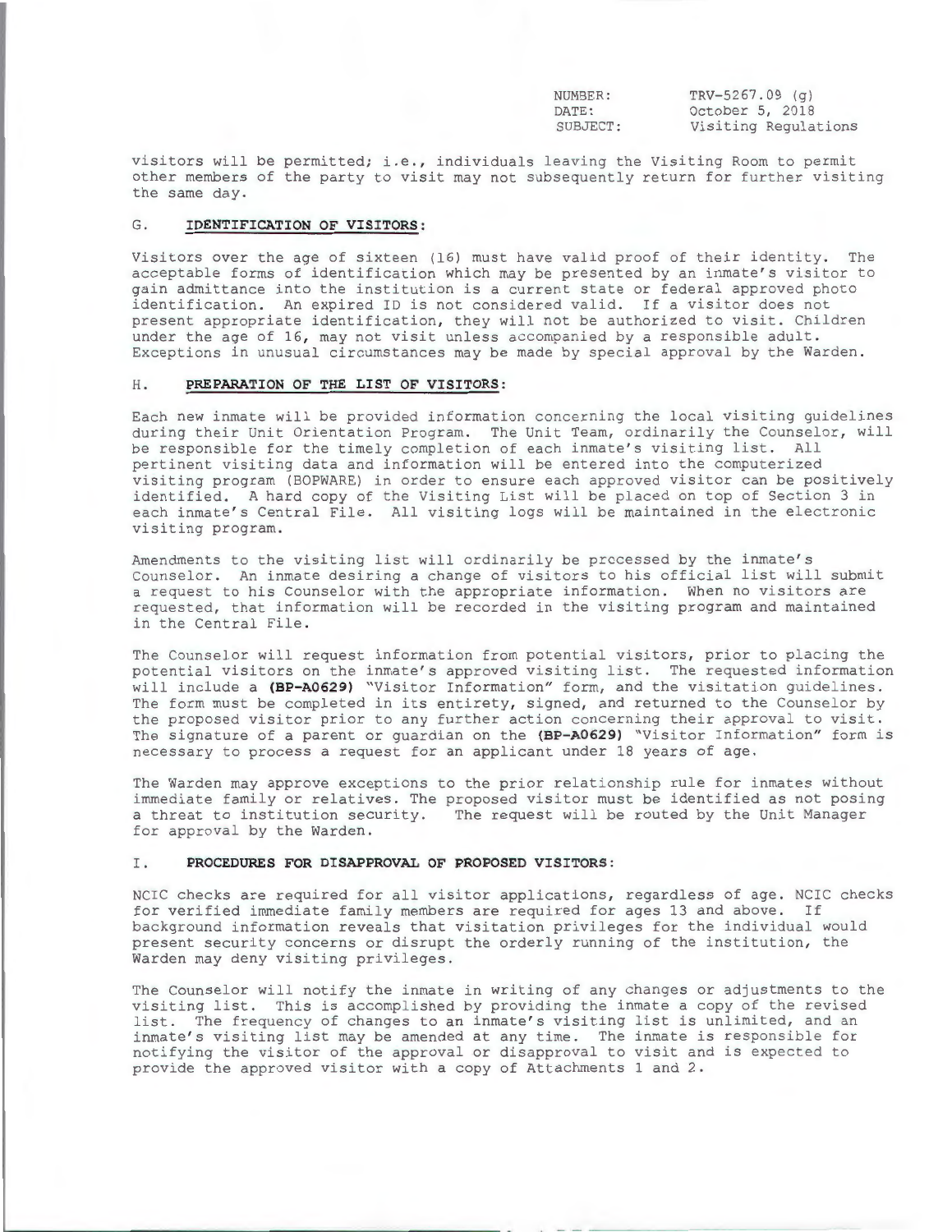NUMBER: DATE : SUBJECT:

TRV- 5267 . 09 (g) October 5, 2018 Visiting Regulations

- - - . - - - ------

### J . **PROCEDURES FOR PROCESSING INMATES IN THE EVENT OF COMPUTERIZED (BOPWARE) VISITING PROGRAM FAILURE:**

Records (inmate visiting lists) are maintained in the Front Entrance which can be utilized in the event of a program failure. The records are maintained and updated by Unit Team staff, at a minimum of once quarterly.

### K. **Pretrial and Holdover Inmates:**

FCI and SCP Three Rivers has not been designated as a pretrial or holdover Facility . In the event a pretrial/holdover inmate arrives, visitation will only be permitted for those individuals verified as immediate family members, and inmates may receive temporary approval by the Warden for authorization of visitors for a period of sixty ( 60) days from the time of arrival , pending receipt and approval of the visitor information form.

### L . **VISITOR ATTIRE:**

Visitors will dress appropriately and avoid clothing styles that are sexually suggestive or could easily be confused with inmate clothing (i.e.: khaki, orange and camouflage) . The Front Lobby Officer can prevent access if appropriate clothing is not worn . A visit may be terminated in order to maintain consideration for others . Questionable attire will be referred to the Institution Duty Officer prior to possible denial of visit (see attachment 2) .

#### M. **SEARCHING OF VISITORS:**

A visitor who exercises his or her option of refusal by objecting to any search, tests or entrance procedures, must leave the institution grounds. Staff will deny admission to any visitor who refuses to be screened by a metal detector, x-ray machine or ION Spectrometry device or who refuses to undergo a search of personal items; i.e.: purse, coats, bags, briefcases, etc. Visitors, who refuse any such search or procedure and elect to leave the institution, will not be permitted to return for a visit without prior approval of the Associate Warden of Programs.

**Electronic Searches:** Visitors will be required to submit to a search before entering the institution by electronic means, i.e. walk-through and/or handheld metal detectors. Their personal effects will also be searched with an x-ray machine and any item determined as unauthorized must be returned to the visitor's vehicle, unless otherwise prohibited (i.e. firearms, illegal drugs, etc.). It is not the institution's responsibility to store personal effects or be responsible for any missing items.

The ION Spectrometry device (Smith IONSCAN 500dt) will be utilized to screen visitors in accordance with national policy and the respective institutional supplement.

Visitors who do not clear the metal detector screening will not be allowed entrance into the institution. Occasionally, a visitor will be equipped with a prosthesis containing metal or surgically implanted pins and plates that will not clear the metal detector .

Visitors are not required to provide documentation from their doctor for medical procedures that may impact their ability to clear the walk-through metal detector. The hand-held metal detector must be used in these cases, in addition to a visual examination of the body area unless deemed not required or appropriate by the Operations Lieutenant or IDO. The Operations Lieutenant and IDO will be contacted prior to any visual examination being conducted on a visitor . At the discretion of the Operations Lieutenant and IDO, a pat search maybe utilized in lieu of a visual examination if the same level of security and safety can be ensured. A female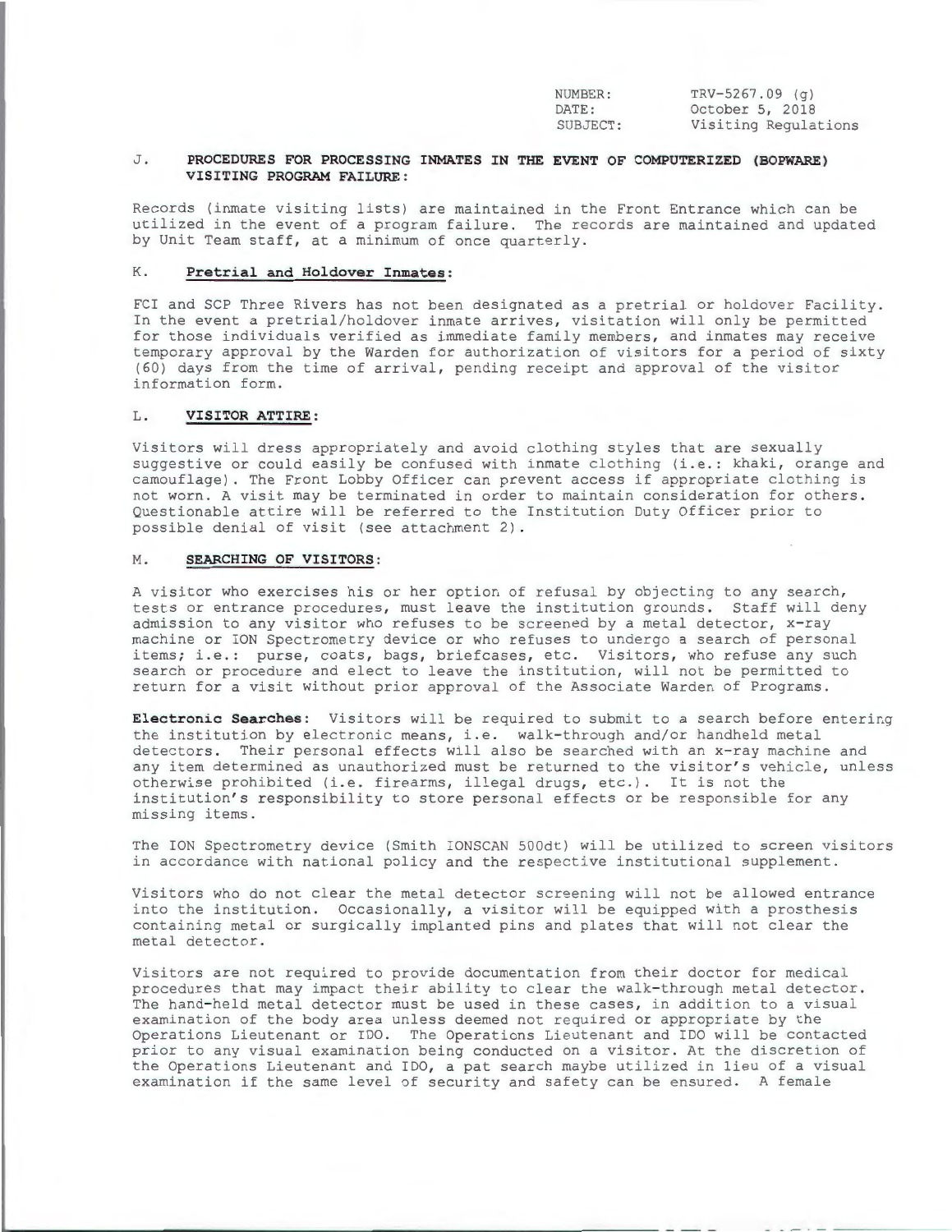| NUMBER:  |  |
|----------|--|
| DATE:    |  |
| SUBJECT: |  |

 $TRY-5267.09$  (g) October 5, 2018 Visiting Regulations

visitor who is unable to clear the walk- through metal detector due to a metal underwire in their upper body undergarment (bra) will not be required to remove the underwire or obtain different clothing, staff will utilize the same procedures as those for visitors indicating they have a medical implant. See below for visual search procedures .

Random pat searches of inmate visitors will be conducted. The random order will be determined each day by the Operations Lieutenant and noted in the Inmate Visitor Search log. The random number applies to visitors, 18 years of age and older. The pat searches will be conducted behind the sectioned off area located by the metal detector in the Front Lobby near the display case. Male staff members will pat search male visitors and female staff will search female visitors. Pat searches may be conducted by staff members of the opposite sex only in emergency situations with the Warden's authorization. Inmate visitors may be searched out of the random order if reasonable suspicion exists. The Operations Lieutenant has the authority to approve a reasonable suspicion pat search .

Visitors requiring wheelchairs will keep their personal wheelchair . A thorough search of the wheelchair must be conducted prior to entering the Visiting Room .

**Visual Search:** A visual search (visual inspection of all body surfaces and cavities) may be authorized as a prerequisite to a visit when there is reasonable suspicion that the visitor possesses contraband or is introducing or attempting to introduce contraband in the institution. A visual examination requires the visitor's written consent prior to examining the body area. Approval from the Warden, Acting Warden, or Administrative Duty Officer must be obtained prior to conducting a visual search of an inmate's visitor.

#### N. **APPROVED VISITORS:**

Visits are permitted to those individuals on the inmate's approved visiting list as authorized by the inmate's Unit Team. It is the responsibility of the inmate to advise his friends and family not to visit prior to the inmate receiving notification from the Unit Team that they have been authorized as visitors. Each inmate will be authorized no more than 20 visitors on their visiting list. This includes children. Except for immediate family, visitors will not ordinarily be placed on more than one inmate's approved visiting list. Inmates requesting to have visitors placed on their visiting lists need to submit a (BP-A0629) "Visitor Information" form to their Unit Team . All new inmates should be given a copy of **(Attachment** 2) "Visiting Regulations" to provide to their visitors prior to visitation.

#### 0 . **VISITS TO INMATES NOT IN GENERAL POPULATION :**

Authorized visits to inmates hospitalized in the community will be restricted to members of the immediate family on the approved visiting list, and are subject to the policy of the community hospital. Prior to any outside hospital visits, authorization will be made from the inmates Unit Team through the Captain, to the Warden for approval .

**Special Housing Units:** All social visits for inmates in the Special Housing Unit (SHU) will occur in the non-contact video area located in the Visiting Room. The following procedures will be utilized for these visits:

When an approved visitor for a SHU inmate arrives at the institution, the Front Lobby Officer will notify the Visiting Room Staff and Special Housing Unit Staff . Inmates will be advised that social visits are non- contact and will be conducted via live video monitors and will be no longer than two hours in duration. Inmates choosing to participate in the video visits must be fully dressed. SHU staff will contact the Visiting Room Officer who will instruct waiting visitors to enter the non-contact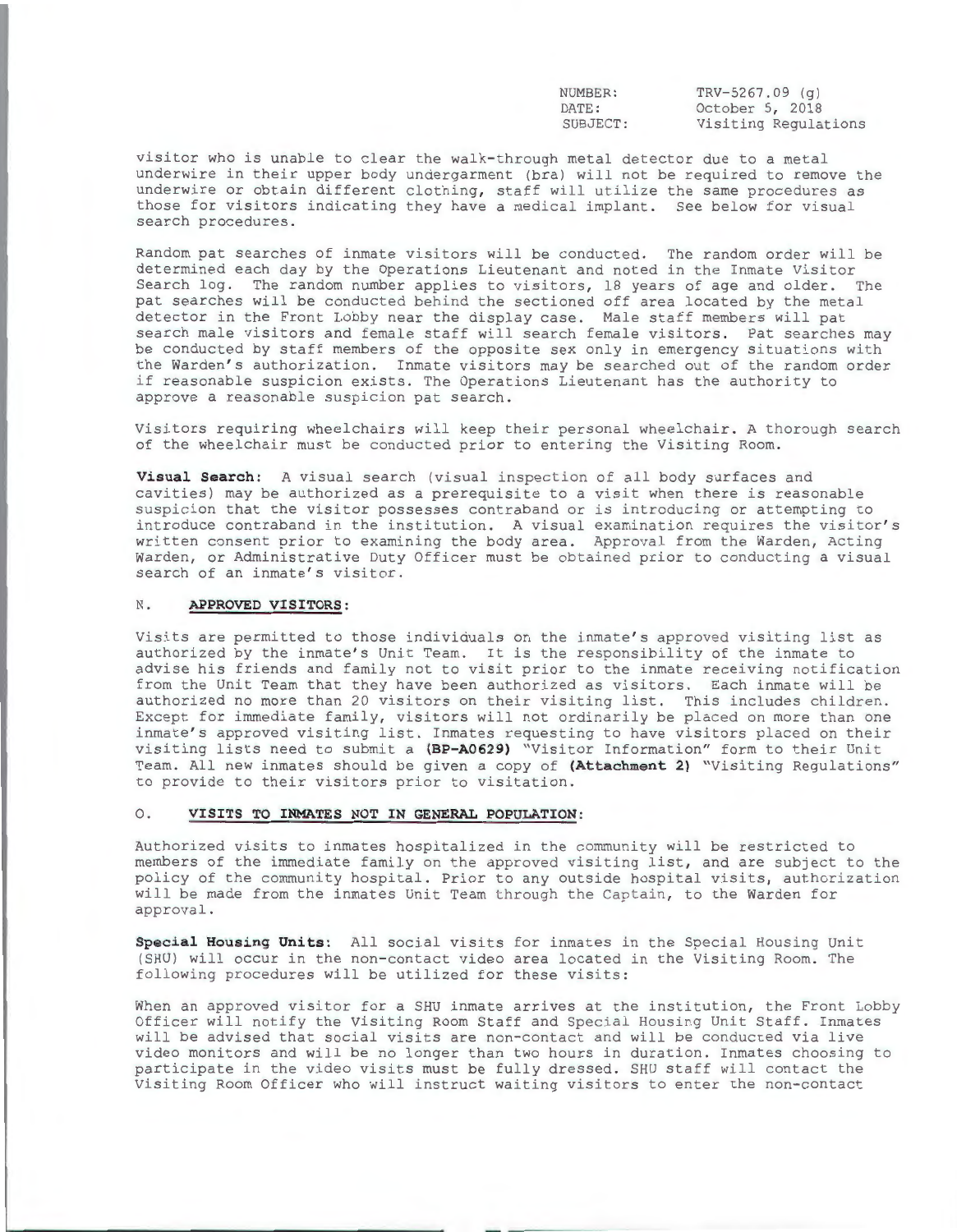NUMBER: DATE : SUBJECT :

 $TRV - 5267.09$  (g) October 5, 2018 Visiting Regulations

visiting area. Once the inmate and the visitor(s) are in position SHU staff will advise the inmate to pick up the receiver to initiate the visit. Visitor(s) will be advised to wait until the phone rings and then to pick up the receiver to begin their visit . SHU staff will be responsible for providing intermittent supervision of inmates in the non-contact Visiting Room. Visiting Room staff will be responsible for providing intermittent supervision of inmates in the non-contact visiting area. Any unauthorized behavior will be documented in an incident report and will result in immediate termination of the visit.

The only non-contact visiting are at FCI Three Rivers is located in the Special Housing Unit .

# P. **SPECIAL VISITS:**

**Prisoner Visitation and Support (PVS ) :** The Prisoner Visitation and Support program will be coordinated through the Re-Entry Coordinator. When necessary, further coordination will be provided by the Chaplain. Visits will be ordinarily arranged 15 days prior to the visit and will be conducted in the visiting room during regular visiting hours . PVS visitors are also required to read and sign a **(BP-A0224)**  "Notification to Visitor" form concerning the introduction of contraband. PVS visitors may generally carry paper and writing implement into the visiting room .

**Consulate Visits:** Whenever it has been determined that an inmate is a citizen of a foreign country, the Consulate of that Country will be permitted to visit on matters of legitimate business. This privilege will not be withheld even though the inmate may have had visits suspended through the discipline process or be confined in the Special Housing Unit . The Unit Manager will be responsible for arranging and supervising special visits .

**Clergy Visits:** Special Clergy visits may occur if they are approved in advance by the Chaplain and Unit Manager and if they meet an inmate's specific religious needs that are unavailable at this institution. These visits will take place within the regular Visiting Room . If the need is such that a private area is recommended by the Chaplain for the visit, then the Chaplain will arrange for the area where the visit takes place. In conjunction with the Unit Manager, the Chaplain will arrange for staff supervision of the visit. Clergy will also be required to read and sign a (BP-A0224) "Notification of Visitor" form concerning the introduction of contraband.

Clergy are permitted to bring religious materials (Bible, pamphlets, paper, etc.) into the institution but are prohibited from leaving these materials with an inmate.

### Q. **CONTROLLED VISITING - DENYING VISITS :**

Visiting Restrictions: Visiting may be terminated early because of an institutional emergency, inappropriate behavior on the part of an inmate or his visitor(s), or when the visiting area becomes overcrowded. Visiting may be restricted to controlled situations or more closely supervised visits when there is suspicion that a visitor is introducing or attempting to introduce contraband or when there is concern based upon sound correctional judgment about the visitor presenting a risk to the orderly operation of the institution or visiting room .

Termination of visits as a result of inmate prohibited activity may result in disciplinary action against the concerned inmate. Such actions may be cause for removal of a particular visitor from the inmate's approved visiting list. The IDO will be notified before a visit is terminated or a visitor is denied entrance. In order to ensure that a visitor is aware of the above policy, each adult visitor, sixteen (16) years of age and older, will complete and sign a **(BP-A0224)**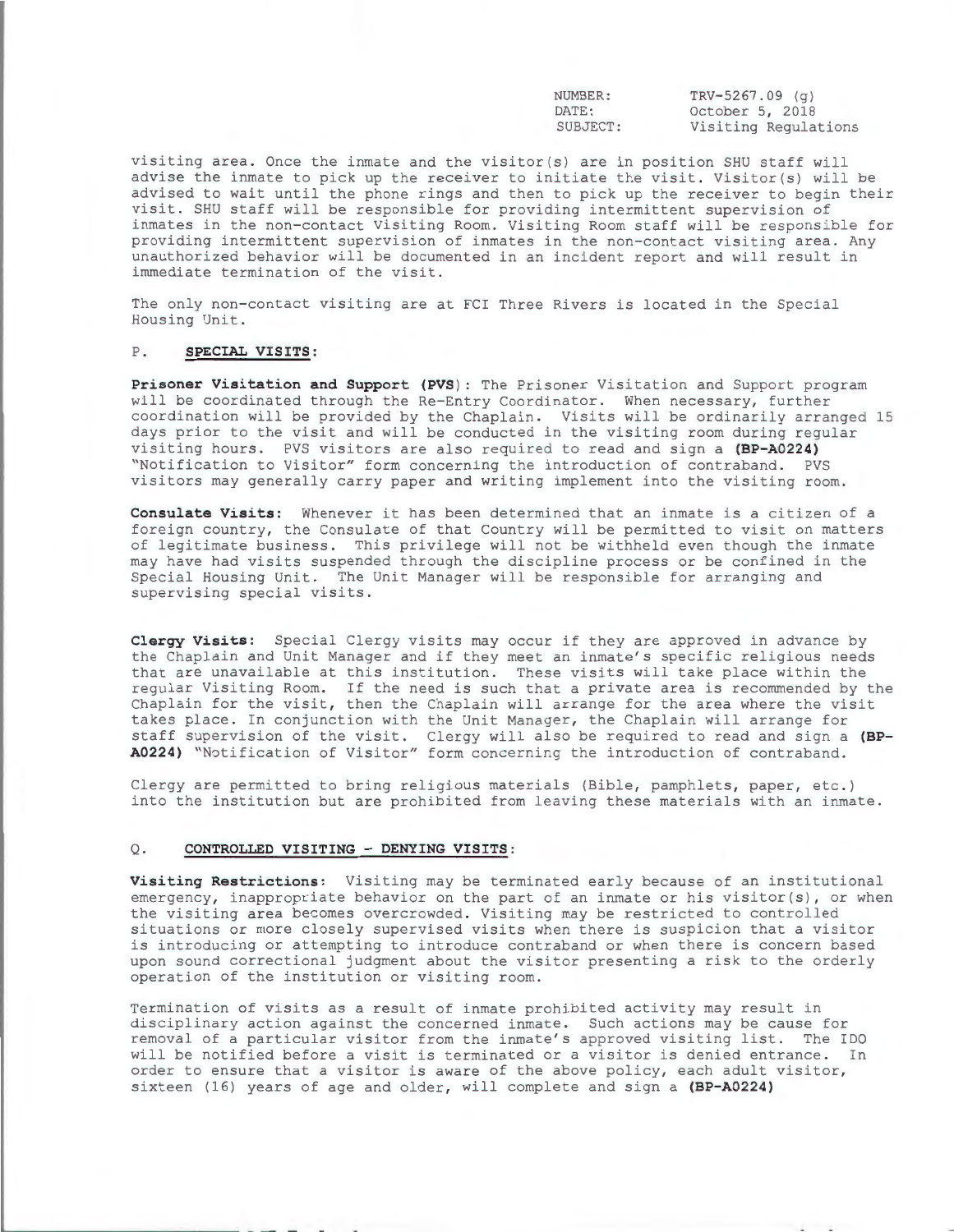NUMBER: DATE: SUBJECT :

 $TRV - 5267.09$  (g) October 5, 2018 Visiting Regulations

"Notification to Visitor" form acknowledging his or her awareness and understanding of the possible penalties for violation of the Visiting Room regulations and/or introduction of contraband into the institution. At the completion of each visiting day, these forms will be sent to the Special Investigative Supervisor's (SIS) Office, where they will remain on file for one (1) year.

# R. **RECORDS:**

The Front Entrance Officer will identify all visitors, have the visitor sign the visiting log, and fill out a **(BP-A0224)** "Notification to Visitor" form. The officer will ensure that inmate social visitors are on the inmate's approved visiting list. The officer will ensure each visitor's personal effects are thoroughly searched and each visitor's hand is stamped appropriately. The visitor will be escorted by Visiting Room staff to the Visiting Room . The escorting staff will ensure each visitor is stamped prior to entering the secure perimeter of the institution.

# S. **SUPERVISION :**

Visual Search: At the FCI, inmates will be pat searched at the beginning of a visit. A visual search of each inmate is required at the end of a visit . Camp inmates will be pat searched, with visual/strip searches being conducted on a random basis . A handheld metal detector will be used during visual/strip searches . All searches will be conducted in private and out of the sight of visitors and other inmates .

Restroom Use: Restroom facilities for visitors are located inside the Visiting Room. Inmates, only under the direct visual supervision of Visiting Room staff, will be authorized to utilize the restroom located in the search/shakedown area. Inmates will randomly receive a visual search prior to being allowed to use this restroom .

#### T . **OTHER APPLICABLE REGULATIONS:**

Inmate Dress Code: All inmates must wear issued khaki clothing and black issued boots at the FCI that is clean and in neat condition. All inmates at the SPC must wear green issued clothing and black issued boots. Shirts must be worn and must be tucked in. Socks must also be worn. Inmates must be properly groomed and no inmate will be allowed admittance to the visiting areas if his neglect of the ordinary requirements of personal hygiene would offend others.

**Visitor's Prohibited Items:** Visitors are not allowed to take any unapproved items into the Visiting Room. See Attachment 2 "Unauthorized Clothing/Items in FCI/SCP Visiting Room".

# U. **ITEMS AUTHORIZED IN THE VISITING ROOM:**

**Inmate Property Authorized:** The inmate will not take anything to the visit except necessary items identifiable as: one pair of prescription glasses, one comb, one plain wedding band, religious headgear and/or a necklace and photo tickets. Inmates are not authorized to remove vending machine items from the visiting room . Medication, such as nitroglycerine tablets, may be permitted when authorized by the Health Services Administrator. Other types of medications, such as inhalers for asthma patients or required drugs needed on a daily basis may be brought into the Visiting Room and will remain at the officer's desk.

**Vistor Property Authorized:** Baby bottles (3) filled with formula or milk, can be brought into the visiting area after having passed a security check with the metal detector, x-ray machine and a visual inspection of the contents. Diaper bags will be permitted only for visitors with small infants and it must be clear plastic . It is expected that female visitors will use appropriate discretion in opting to breastfeed their infants in the visiting rooms . At a minimum, the female visitor will drape her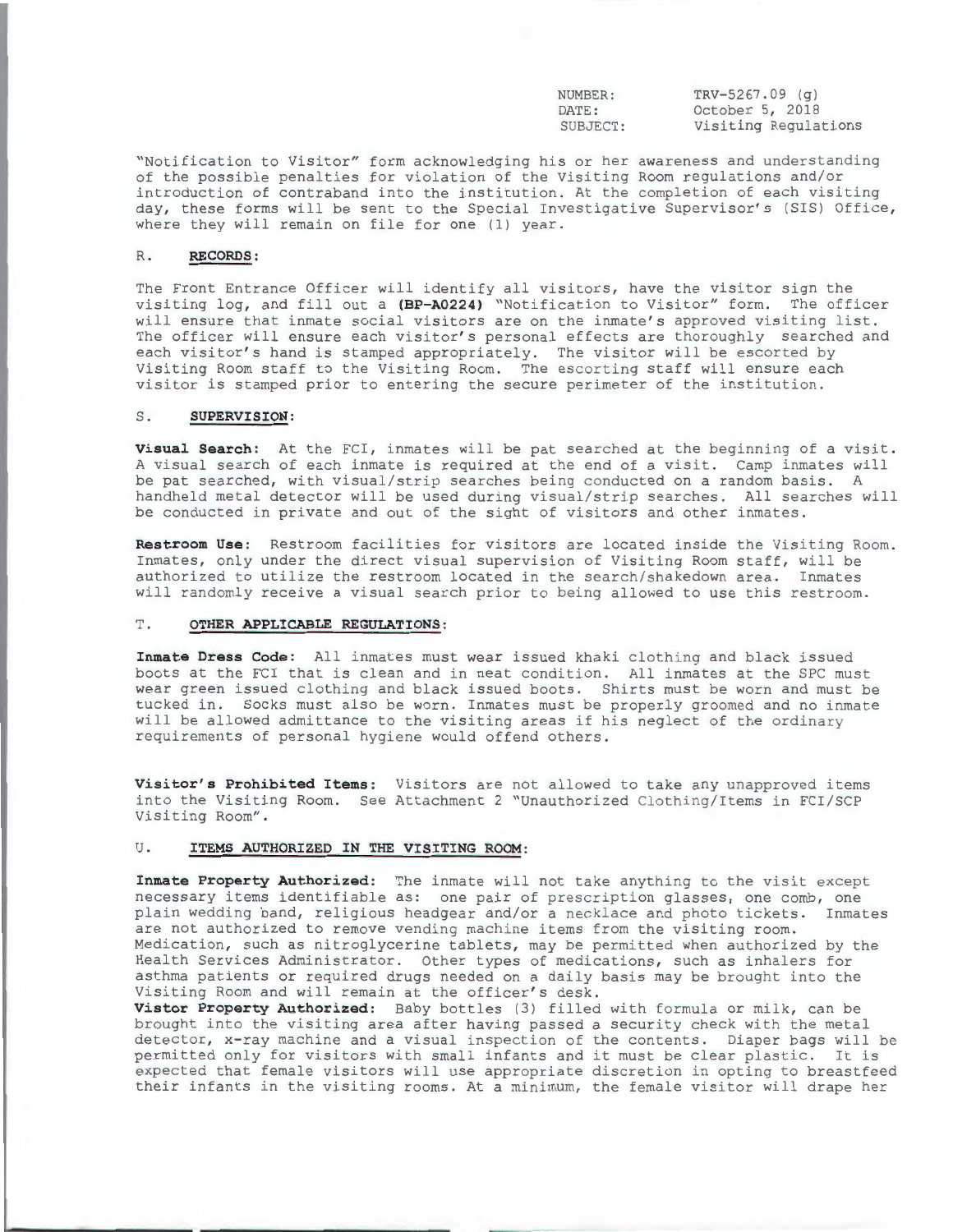| NUMBER:  |  |
|----------|--|
| DATE:    |  |
| SUBJECT: |  |

 $TRY-5267.09$  (g) October 5, 2018 Visiting Regulations

infant and chest with clothing so there will be a minimal chance of an exposed breast. If, however, in a particular instance, the breastfeeding is conducted in a manner that is disruptive to other inmates or visitors, or is facilitating conduct prohibited under the BOP's disciplinary code, the visit will be terminated and further actions may be considered pursuant to discussions with legal staff. Prior authorization is required for specialized medical equipment.

Items that are brought into the institution must be placed in one clear plastic bag, not to exceed one gallon in size .

# V. **WALSH ACT REQUIREMENTS**

Inmates who have been convicted of a sex offense involving a minor **(WA W CONV )** will have the following annotation placed in the visiting program by the Counselor under the comments section: "this inmate was convicted of a sex offense involving a minor."

Any inmate meeting these criteria will be closely monitored, with an assigned seat directly in front of the Officer's station. All interaction with children will be scrutinized.

# W. **ATTORNEY VISITS:**

Visits by retained or appointed Attorneys and by Attorneys requested by an inmate or his family in contemplation of prospective legal representation will be permitted . Inmates will not participate in Legal or Attorney visits against their will .

An Attorney will normally make an advance appointment for a visit through the Unit Manager prior to each visit. Every effort should be made to accommodate an Attorney's visit where prior notification was not practical. Prior to approving each visit, Attorneys are required to identify themselves (an American Bar Association identification card considered a standard form of identification and also produce a state or Federal ID) and confirm that they wish to visit an inmate . This may be confirmed by proper identification, showing a letter from the inmate or his family requesting the visit, or other information that would identify them as an Attorney of Record for the inmate they have requested to see .

Visiting Attorney's will be subject to a search of their person and belongings for the purpose of ascertaining if contraband is present. They will also be required to read and sign a **(BP-A0224)** "Notification to Visitor" form concerning the introduction of contraband. As this is a special visit approved by the Warden, for an inmate with an impending legal matter, visiting attorneys with a valid bar card are not required to complete the **(BP-A0629)** "Visitor Information" form .

The institution reserves the right to refuse admission to those who fail to comply with regulations. If there is a question about the identity of the Attorney or his/her qualifications as an Attorney, the matter should be referred to the Institution Duty Officer or Regional Counsel. For further guidance see the program statement on inmate legal activities .

Attorneys will normally visit only one (1) inmate at a time unless prior written approval has been obtained from the Warden or designee . Attorney visits will ordinarily take place during regular visiting hours. However, dependent upon the nature and urgency of the legal issue (i.e.: court deadlines, etc.) such visits will not be limited by normal visiting procedures. Legal visits are subject to approval in advance by the Warden. The Unit Manager will be responsible for providing adequate supervision for Attorney visits during non-visiting periods. Inmate/Attorney visits will take place in a private conference room located within the Visiting Room. If all the rooms are in use, the visit may take place within the regular Visiting Room. Visits between Attorneys and inmates will not be subject to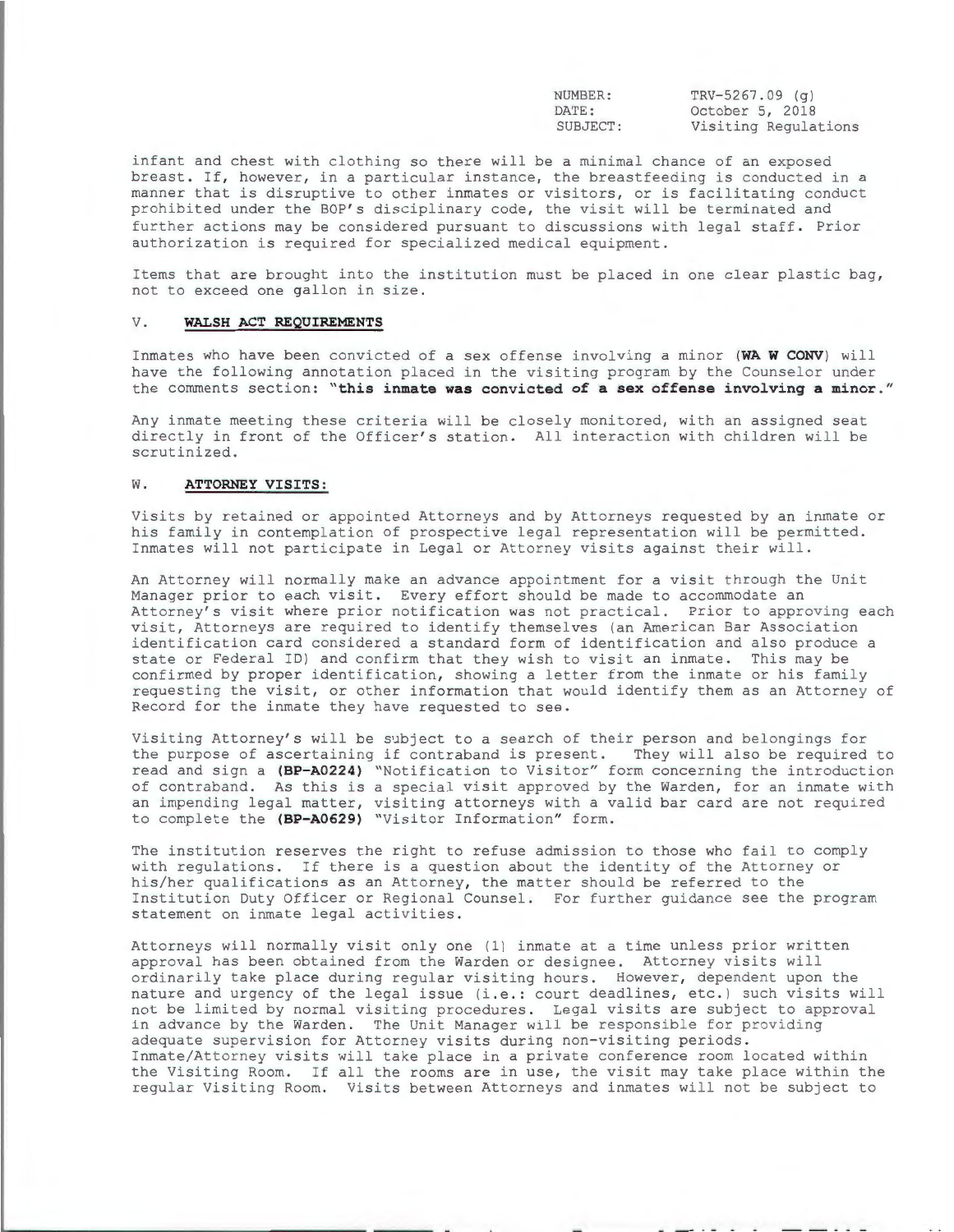NUMBER: DATE: SUBJECT :  $TRV - 5267.09$  (g) October 5, 2018 Visiting Regulations

auditory supervision. If the Attorney does not wish to meet in the visiting room, he or she will be offered the opportunity to reschedule the visit when an Attorney room is available. The Warden must authorize the use of any recording devices by Attorneys during the course of the visit. The Attorney must stipulate in writing in advance of the visit that the only purpose of the recording is to facilitate the Attorney/client relationship.

Inmates are prohibited from bringing papers or legal material into the Visiting Room unless prior permission from the Warden has been obtained. In these instances the supervising staff member is responsible for searching papers/material for contraband prior to the inmate bringing them into the Visiting Room. An Attorney may be permitted to take from the institution or leave with the inmate legal documents with prior permission of the Warden. Ordinarily, this material is not to be read by a staff member except with the consent of the Attorney and/or the inmate.

X. **MANAGING DEPARTMENT:** Correctional Services

Approved By: Warde Sbult:

DISTRIBUTION: Warden, Associate Wardens, Department Heads, Lieutenants, Front Entrance Officer, Control Center, Visiting Room Officer, SCRO, AFGE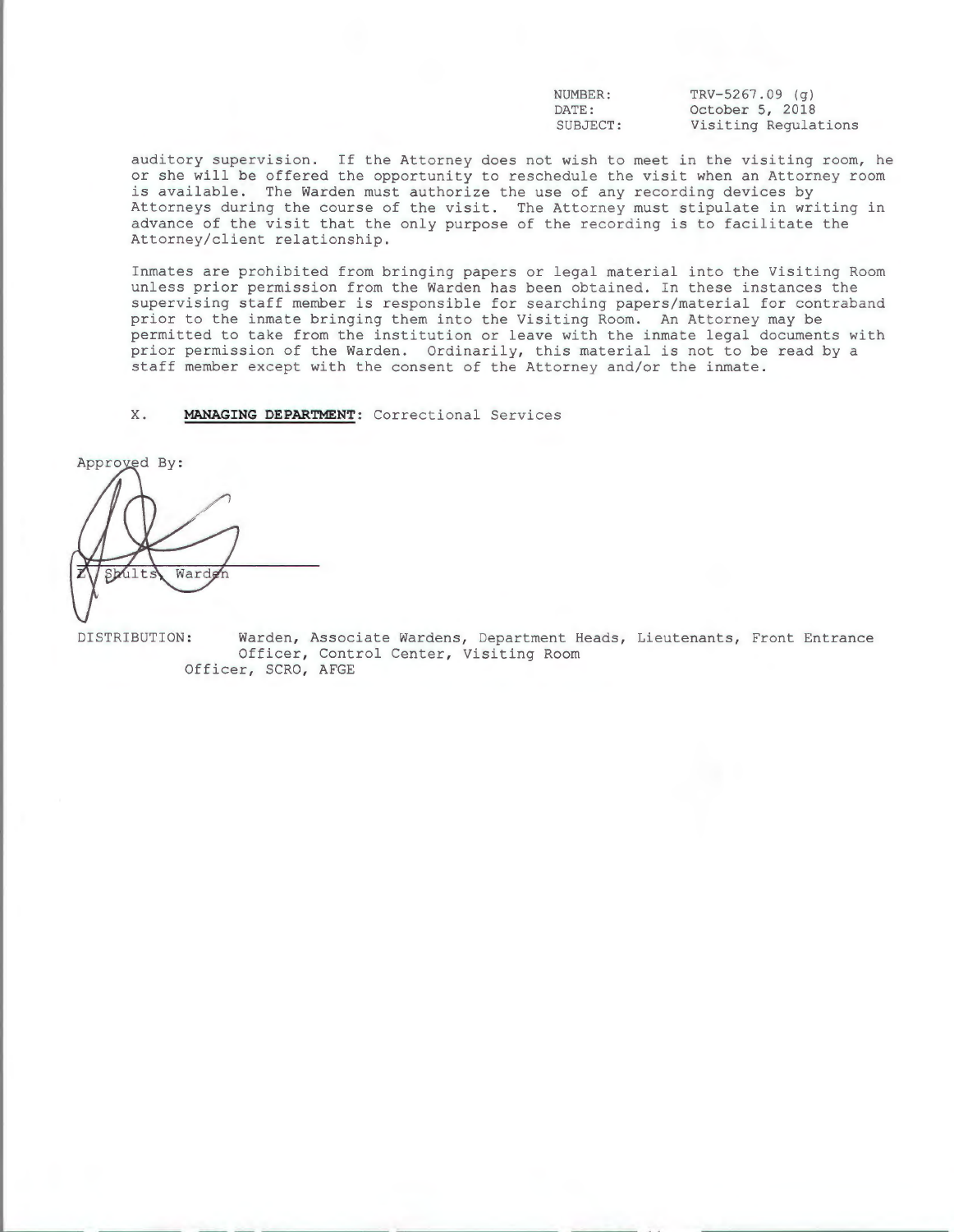| NUMBER:  | $TRY-5267.09$ (q)    |
|----------|----------------------|
| DATE:    | October 5, 2018      |
| SUBJECT: | Visiting Regulations |

### **Attachment 1** -

NU<sub>I</sub>

# **UNAUTHORIZED CLOTHING/ITEMS IN THE FCI/SCP VISITING ROOM**

#### **Clothing Not Authorized (to include children ages 4 and over)**

Shorts, mini-skirts, or dresses with long slits in the middle or side;

Mini-skirts or wrap around skirts;  $\sim$ 

- $\overline{\phantom{a}}$
- Sleeveless, strapless or bareback blouses or dresses<br>Tight, form fitting or see through clothing. This includes see through shirts with a shirt underneath; Deep v-neck blouses, shirts or dresses;  $\overline{\phantom{a}}$
- Caps, hats and scarves of any kind;  $\equiv$
- Long coats, sweaters and jackets that have hoods attached or extended below the knee;<br>Clothing of any type which would symbolize gang activity or gang affiliation;  $\sim$
- $\overline{a}$
- Halter tops or midriff shirts. Shirts will be tucked in or belted for all visitors ages 4 and over;  $\overline{\phantom{a}}$
- $\overline{a}$ Fish net shirts, pants or any other like clothing items;
- Lycra or spandex clothing;  $\overline{\phantom{a}}$
- Athletic shorts/sweatpants (cloth material) /wind suits;  $\overline{a}$
- **Swimwear;**   $\ddot{}$
- $\overline{a}$ Slippers;
- $\equiv$ Shower shoes or "flip flop" type shoes;
- $\overline{a}$ Open- toed shoes
- A jacket cannot cover up an unauthorized shirt  $\overline{a}$
- $\overline{\phantom{a}}$ All metal items which will not clear the metal detector; to include body piercing, excess metal on or in clothing
- $\overline{a}$ Khaki, orange or camouflage colors.

#### **Items Not Authorized**

- $\rightarrow$ Weapons, ammunition, pocket knives, handcuffs, handcuff keys of any type;
- $\overline{\phantom{0}}$ Cosmetics of any kind
- Electronic devices, games and toys of any kind;
- $\overline{a}$ NO cigarettes, cigarette lighters, pipes or chewing tobacco; e-cigarettes;
- Photos, albums and photographic material;  $\overline{\phantom{0}}$
- No more than three (3) baby bottles with milk or formula;
- No more than three (3) baby diapers;
- No more than one receiving blanket per child ages 0-12 months;
- $\overline{\phantom{a}}$ Glass containers and cans;
- $\overline{\phantom{0}}$ Baby powder, ointments;
- $\qquad \qquad -$ Purses, change bags, baby wipe containers and diaper bags that are not see through;
- $\overline{a}$ Pens, pencils, stationary and papers of any type;
- $\rightarrow$ Magazines, books (including religious material);
- $\overline{a}$ Sunglasses;
- Umbrellas;
- Candy, gum or food items of any type; Eating and drinking utensils;
- 
- Baby carriers and strollers;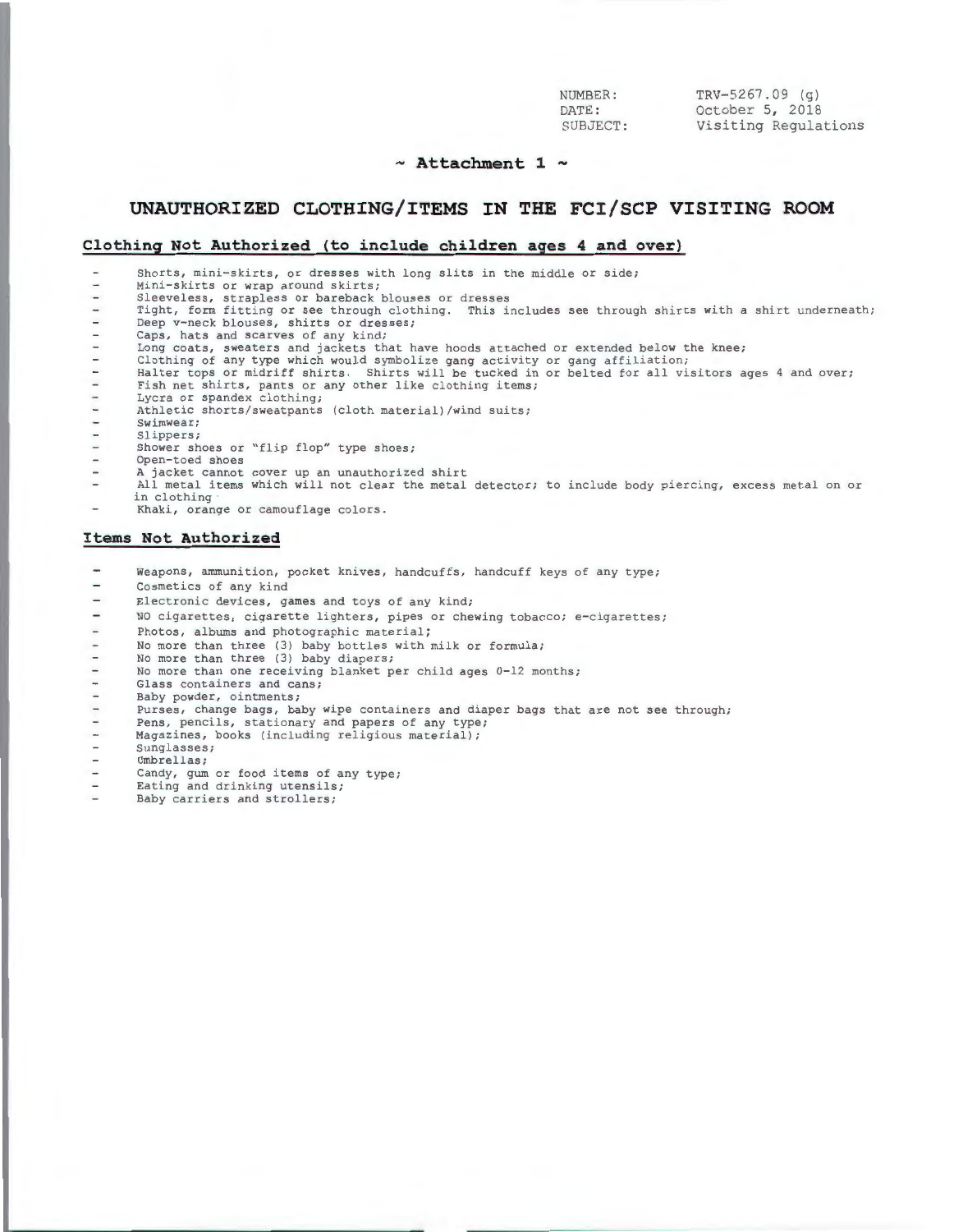NUMBER : DATE: SUBJECT:

 $TRY - 5267.09$  (g) October 5, 2018 Visiting Regulations

# **Attachment 2** -

# **Visiting Hours**

Weekends and Holidays: 8:15 a.m. to 3:00p.m.

#### **Welcome**

To ensure wholesome and meaningful visits are provided to inmates and their relatives, friends, and others in the community . We have outlined the following guidelines in effort to maintain the security and orderly operation of this institution. Any visit which in the opinion of the Warden or his designee, interferes with the security and orderly operation of the institution, may be denied or terminated at any time. Visitation is a privilege not a right.

We welcome you to FCI Three Rivers and hope your visit is pleasant. The families and friends of the men at FCI Three Rivers are their primary contact with the community. Therefore, visiting becomes much more important during the time a man is confined. Because of the special nature of an institution and our concern for the security and well-being of the men here, we have developed the following instructions and regulations which must be followed.

Visiting hours for the FCI and SCP are established as follows: Saturday, Sunday, and all Federal holidays from 8:15 A.M. until 3:00 P.M. The processing of potential visitors at the respective entrances will terminate at 2:00 P.M.

All visitors must be verified and/or approved in advance by the inmate's Unit Team prior to visiting. Normally, no more than six (6) visitors, including minor children will be permitted to visit at any one time.

Should more than six (6) authorized visitors arrive at the same time, a split visit may be arranged. A split visit is defined as a visit where one or more of these visitors leave the Visiting Room to be replaced by other authorized visitors. Those visitors departing the Visiting Room must leave the institution grounds. Individuals leaving the visiting room to permit other members of the party to visit may not subsequently return for further visiting the same day.

Visitors under sixteen (16) years of age must be accompanied by a responsible and approved adult visitor. Visitors will be responsible for keeping children under their direct control and supervision at all times. Failure to do so may result in termination of the visit. All visits must be conducted in a quiet, orderly, and dignified manner. The visiting room officer may terminate visits that are not conducted in the appropriate manner.

### **Location**

#### **Hwy 72 West, Three Rivers, TX 78071 (361) 786-3576**

The city of Three Rivers is located between the cities of San Antonio and Corpus Christi off Interstate Highway 37.

To reach the institution from the north, take Interstate 37 south to the Three Rivers exit. Drive approximately six (6) miles to the third Stop light. Turn right and follow state highway 72 approximately eight (8) miles west to the main entrance.

To reach the institution from the south, take Interstate 37 north to the Three Rivers exit and turn left. Drive to the first stop light and turn left, and follow state highway 72 approximately eight (8) miles west to the main entrance.

Speed limit signs and directions for visitors parking are posted for both the main institution and the Camp. There is no public transportation company in Three Rivers. However, transportation may be arranged by contacting City Cab/Yellow Cab at 361-358-4809 or Greyhound Bus Lines at 361-449-1031 .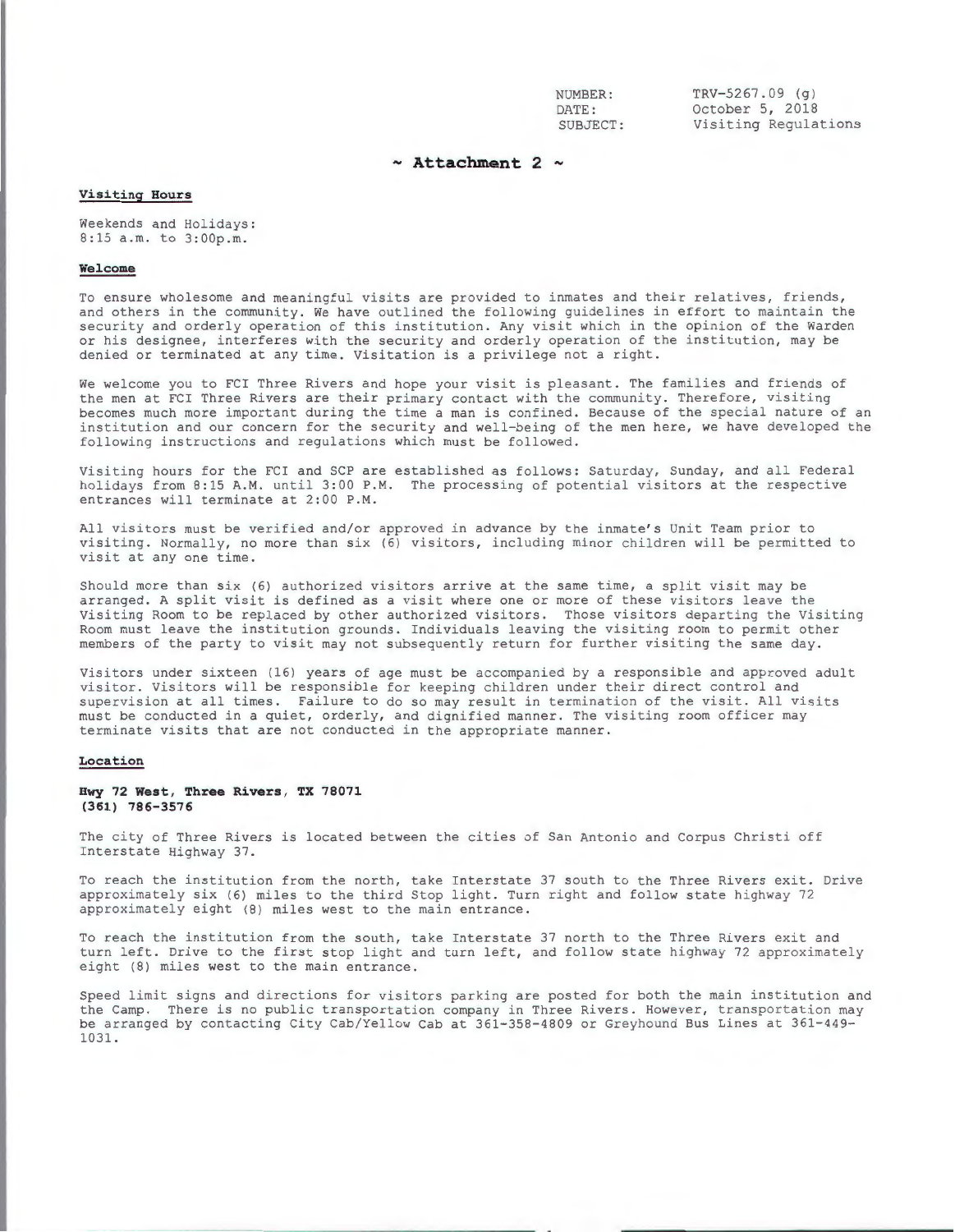NUMBER: DATE : SUBJECT :

 $TRY-5267.09$  (g) October 5, 2018 Visiting Regulations

# **Parking**

A separate parking area for visitors has been established to the right of the institution's front entrance building. Visitors are precluded from bringing animals on institutional grounds, except for dogs that assist persons with disabilities. In such cases, the visitor must provide staff with certification that the dog is trained for that purpose. Pets are not to be left in parked vehicles . Visitors and/or unapproved visitors are not permitted to wait in their vehicles on institution grounds. All vehicles must be locked and may not contain prohibited items such as firearms, ammunition, explosives, illegal drugs or narcotics, or alcohol beverages. All visitors and vehicles are subject to search.

#### **Warning**

It is a federal crime to bring upon institution grounds any weapons, intoxicants, drugs, or other contraband. Title 18, U.S. Code, Section 1791 provides a penalty of imprisonment for not more than twenty (20) years, a fine, or both, to a person who provides or attempts to provide to an inmate anything whatsoever without the knowledge and consent of the Warden. All persons entering upon these premises are subject to routine searches of their person, property (including vehicles), and packages. The Warden upon a reasonable suspicion that a person may be introducing contraband or demonstrating actions that might otherwise endanger institution safety, security, or good order, may request the person, as a required prerequisite to entry, to submit to a visual search, pat search, urine surveillance test, breathalyzer test, or other comparable test. A visitor has the option to refuse any of the searches or test on entrance procedures, with the result that the visitor will not be permitted entry to the institution.

#### **General Information**

Appropriate embracing and kissing at the beginning and ending of a visit is acceptable, but any excessive display of affection during the visit which may lead to offending other visitors will not be permitted.

Sitting in laps by adults, and laying on the floor is prohibited. Any violation of excessive contact may result in termination of your visit .

While in the Visiting Room, children and adults are prohibited from sitting and laying on tables. Chairs are not to be moved at any time .

Normally, you will be permitted to visit as long as possible during normal visiting hours. It may be necessary, on occasions, to limit the amount of visiting time in order to relieve overcrowding. In this instance, visitors who reside in the local area and visit frequently will be the first to have their visit terminated. Visitors are allowed one visit per day. Visitors may not leave the institution and return later to resume their visit on the same day .

During an institution emergency the Warden may terminate and/or suspend all visiting operations.

#### **Visitors Attire**

Visitors are expected to use good judgment and taste in their dress, Persons who come dressed immodestly and/or provocatively dressed may be denied the privilege of visiting. Dresses, skirts, or Bermuda type shorts may not be worn more than two (2) inches above the knees at any time. No portion of the breast may be exposed. The wearing of t-shirts or other form fitting clothes by female visitors are prohibited.

Prohibited clothing items include, but are not limited to: see-through; fish net; form-fitting (Lycra or Spandex); low-cut backless; sleeveless; and strapless blouses or dresses; athletic shorts; sweat pants; halter tops; swim wear; clothing which exposes the midriff portion of the body, and other revealing clothing items. The wearing of any type of club, gang, or other organization symbols is strictly prohibited. Tight, provocative dress is not acceptable at any time in the Visiting Room. The wearing of prohibited clothing items under coats or jackets is also prohibited. Open-toe shoes are not permitted. Prohibited clothing colors include camouflage, orange, or Khaki.

During inclement weather, a light jacket or coat may be worn.